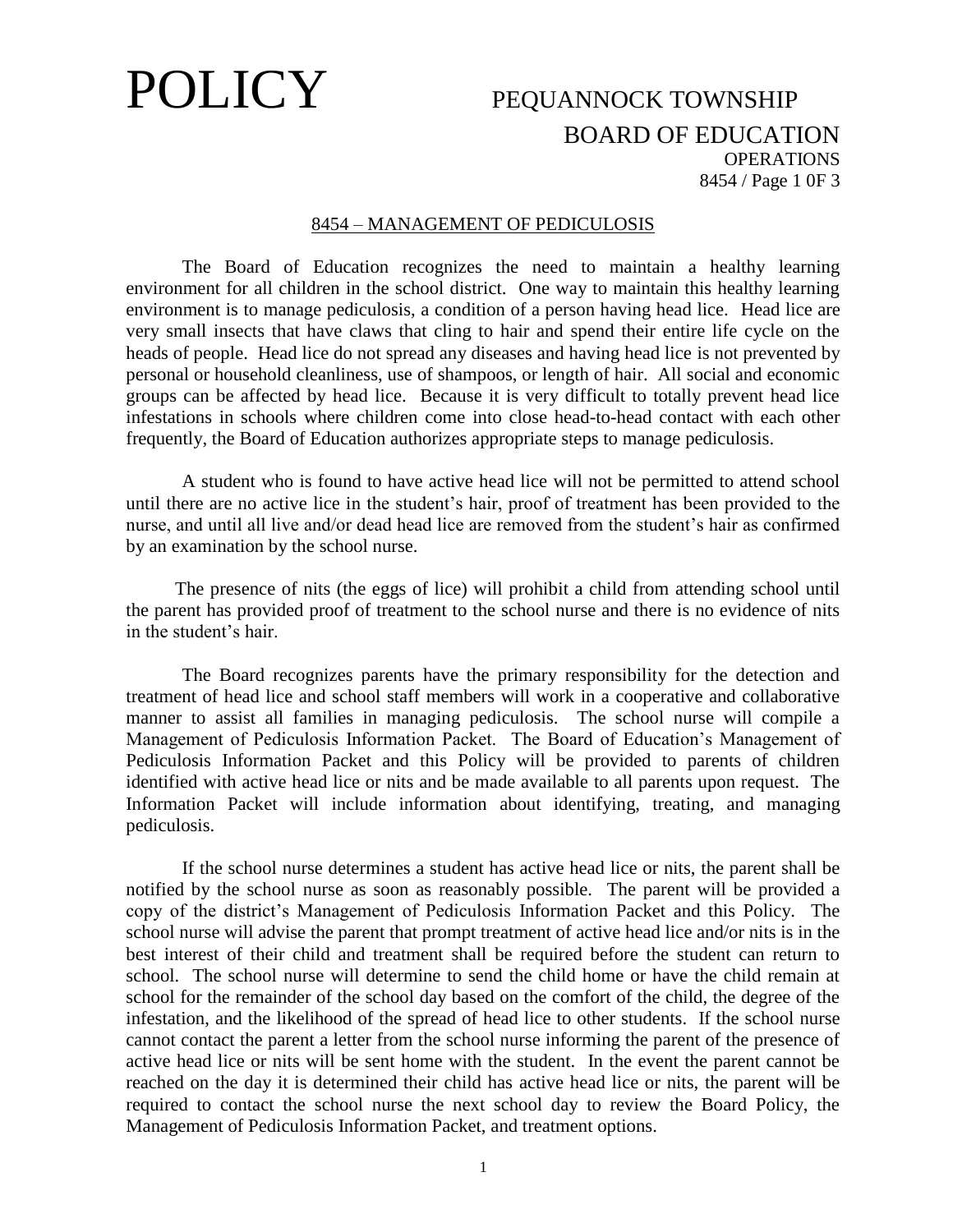# POLICY PEQUANNOCK TOWNSHIP

### BOARD OF EDUCATION

The following action will be taken to prevent the spread of head lice in district schools:

1. Grades Kindergarten through Four – When a single case of active head lice has been identified by the school nurse, parents of all children in a class will be notified by the school nurse. The Principal will send home a copy of a Head Lice Alert Notice, the school district's Management of Pediculosis Information Packet, and this Policy to all parents of children in the class.

- a. The information provided to parents will clearly notify parents that treatment should only be performed on their child if active head lice or nits are found in their child's scalp and treatment should not be applied as a preventative measure. This notification will inform parents they are expected to notify the school nurse if they find active head lice or nits in their child's scalp. The school nurse will perform a head check of any student if requested by the parent.
- b. The school nurse will perform head checks of all students in a classroom where there are three or more active head lice cases or nits in the same classroom within a two week period.

2. Grades Five through Eight – When a single case of active head lice has been identified by the school nurse, parents of children in a class or on a team may be sent a Head Lice Alert Notice, the school district's Management of Pediculosis Information Packet, and this Policy at the discretion of the Principal or designee and the school nurse. Parents may request information regarding head lice from the school nurse. The school nurse will perform a head check of any student if requested by the parent.

3. Grades Nine through Twelve – When a single case of active head lice has been identified by the school nurse, parents of children in a class or on a team may be sent a Head Lice Alert Notice, the school district's Management of Pediculosis Information Packet, and this Policy at the discretion of the Principal or designee and the school nurse. Parents may request information regarding head lice from the school nurse. The school nurse will perform a head check of any student if requested by the parent.

When a case of active head lice has been identified by the school nurse, the school nurse shall perform a head check of any of the infested student's siblings in the school. If a sibling(s) attends a different school in the district, the school nurse in the sibling's school will be notified and the school nurse may conduct a head check of the sibling(s). In addition, anytime the school nurse has identified active head lice, the school nurse may conduct a head check of other students in the school who are most likely to have had head-to-head contact with the infested child. All other students to be checked shall be identified by the school nurse in consultation with the school administration. Parental approval shall be obtained by the Principal or designee or school nurse.**]**

Each school in the district will make available to parents the district's Management of Pediculosis Policy.